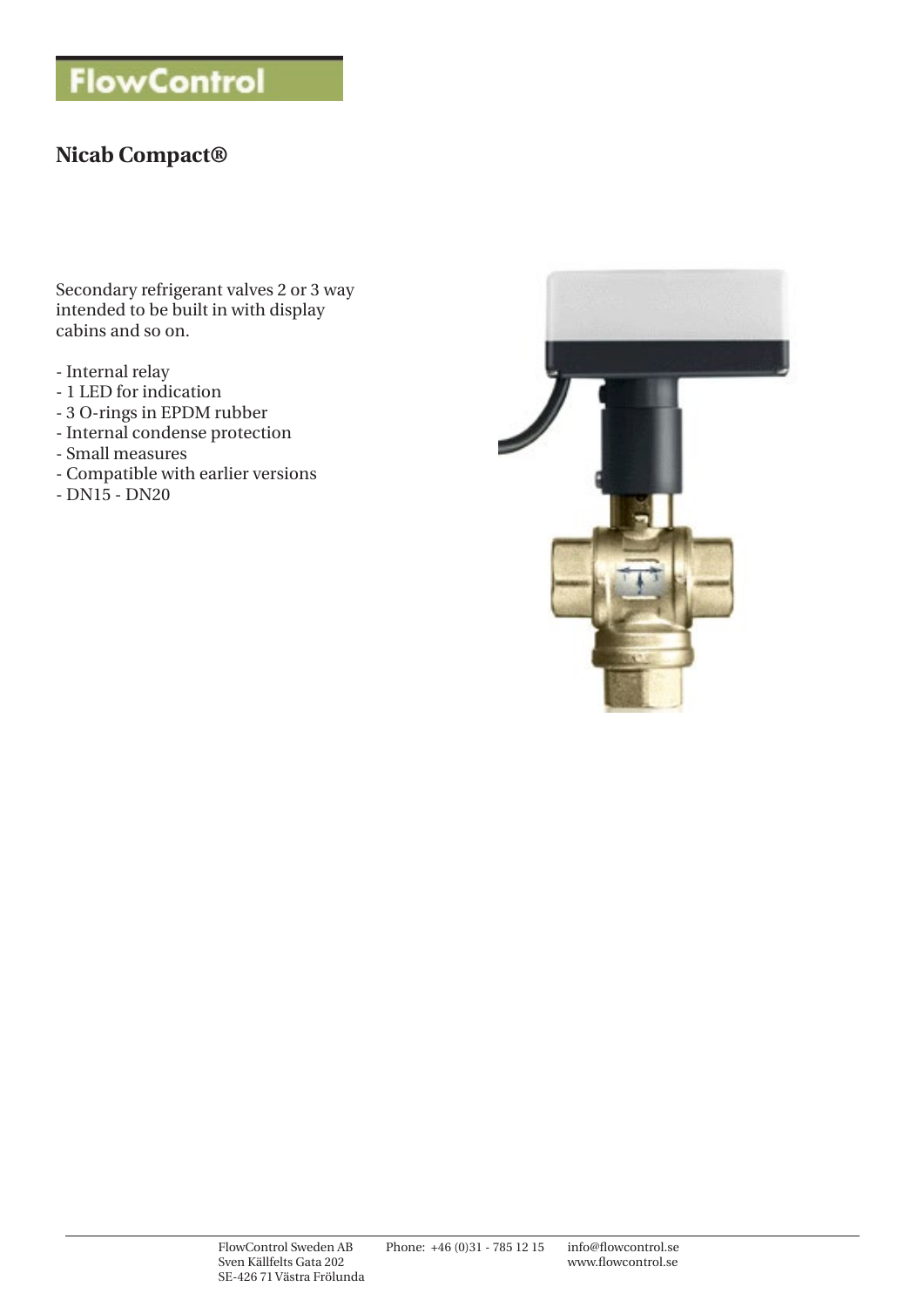## **NICAB Compact: Motoriserad ballvalve for sec. refrigerants HT -15 °C / LT -35 °C DN 15 – DN 20**

The COMPACT range of 2 and 3 way motorised ball valves are designed for use in secondary refrigerant systems (both HT and LT temperature i.e. -15° C to -35° C). The ball in the 3-way diverting valve is specifically designed to ensure constant flow when the valve changes position i.e. when defrosting. The motorised actuator has a LED fitted that indicates the valve position. The valve is compatible with most secondary refrigerants including Glycol, Freezium, Hy-Cool, Temper and Tyfoxit.

The valve must be fitted in an upright or horizontal position position, never fitted with the actuator facing downwards. The internal heater is always connected by internal wired scheme, to avoid condensation on the printed circuit board.



| Art. No  | <b>Description</b>        | DN | Kvs m3/h | Voltage    | Weight<br>(kg) |                              |
|----------|---------------------------|----|----------|------------|----------------|------------------------------|
| 422HT215 | 2-way motorised ballvalve | 15 | 16       | 230V (24V) | 1.0            | For LT use art. no 422LT215  |
| 422HT220 | 2-way motorised ballyalve | 20 | -27      | 230V (24V) | 1.2            | For LT use art. no. 422LT220 |
| 423HT315 | 3-way motorised ballvalve | 15 | -12      | 230V (24V) | -1.1           | For LT use art. no. 423LT315 |
| 423HT320 | 3-way motorised ballvalve | 20 | 17       | 230V (24V) | 1.2            | For LT use art. no. 423LT315 |

### **Technical information, actuator**

| Power supply                  | 230V~, 5060 Hz (standard) | Permissible ambient<br>temp,    | $-2570 °C$                         |  |
|-------------------------------|---------------------------|---------------------------------|------------------------------------|--|
|                               | $24Vz$ , 5060 Hz (option) | Permissible ambient<br>humidity | $< 95$ %rh<br>without condensation |  |
| Power consumption             |                           |                                 |                                    |  |
| When running                  | 230V~, ca 5,8 VA          | Torque                          | 9 Nm                               |  |
|                               | 24V $\sim$ . ca 5.1 VA    | Turning angle                   | $90^\circ$ clock-wise              |  |
| Idle                          | $230V - c$ ca 4.2 VA      | Running time                    | ca 60 sec.                         |  |
|                               | 24V $\sim$ . ca 4.1 VA    | Protection                      | IP 65 enligt EN 60529              |  |
| Condens protection (internal) | Heater 33K, 5W            | Noise while running             | $<$ 30 dB(A)                       |  |

### **Technical information, valve Construction:**

| Nominal pressure             | <b>PN16</b>        | 1. Axle in chrome plated brass<br>2.3 O-rings in EPDM rubber |  |  |  |
|------------------------------|--------------------|--------------------------------------------------------------|--|--|--|
| Max operating<br>pressure    | 10 bar             | 3. Disk PTFE<br>4. Female thread BSP, standard               |  |  |  |
| Max differential<br>pressure | 3.0 <sub>bar</sub> | (Male optional)<br>5. Body in low zinc plated bras           |  |  |  |
| Sec. Ref. temp HT            | $-1595 °C$         | 6. Ball in chrome plated brass                               |  |  |  |
| Sec. Ref. temp LT            | $-3595 °C$         |                                                              |  |  |  |
| Turning angle                | $90^\circ$         |                                                              |  |  |  |

| 1. Axle in chrome plated brass   |
|----------------------------------|
| 2.3 O-rings in EPDM rubber       |
| 3. Disk PTFE                     |
| 4. Female thread BSP, standard   |
| (Male optional)                  |
| 5. Body in low zinc plated brass |
| 6. Ball in chrome plated brass   |
|                                  |
|                                  |